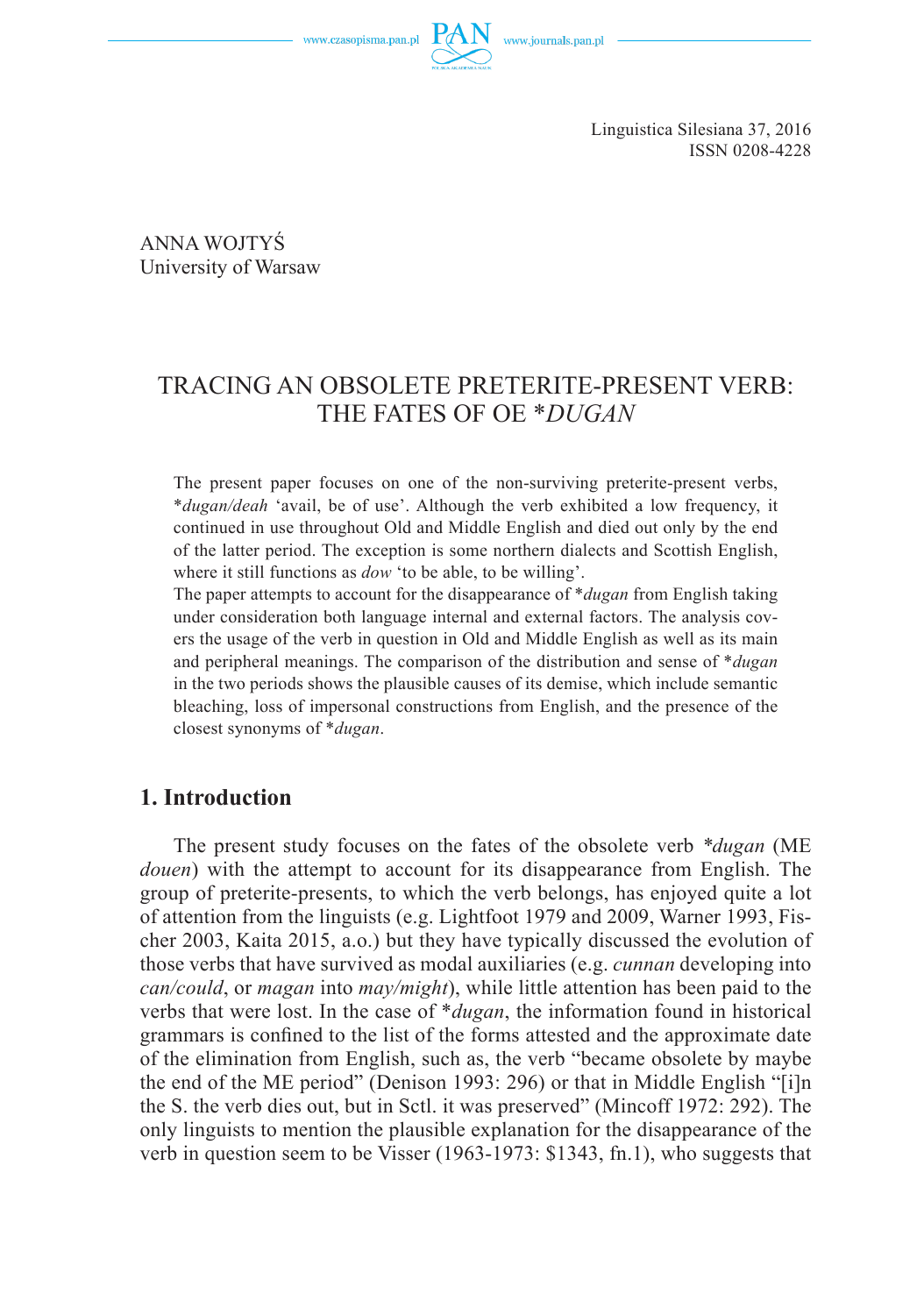

"one of the probable causes for the loss of *dugan (dowen)* in Middle English was its phonetic and semantic similarity to *thar* and *dare*" (in Molencki 2002: 374), and Nagle & Sanders (1998: 258), who stress the importance of the rivalry with other verbs, cf. "*dugan* might have been a victim of competition with *magan*, in its early sense of physical capability". Note, however, that this rivalry affected only one of the senses of *\*dugan*, which does not fully explain why the verb was eliminated altogether and not simply narrowed or shifted its meaning.

The analysis takes under consideration both language internal and external factors. First of all, all the uses of \**dugan* in Old English are examined to identify its main and peripheral meanings as well as the contexts of use. The results are then compared to those from the Middle English texts to discover potential changes in the shape of the forms used, the contexts in which the verb appears, and the sense(s) it conveys. Further, the relation between the verb and its closest synonyms is examined to suggest whether any of those might have been responsible for the elimination of the verb from the language.

The data for the analysis come from the electronic texts corpora listed in the appropriate sections below. The meaning of the verb has been verified with the historical dictionaries such as the *Oxford English Dictionary* (OED), *An Anglo-Saxon Dictionary* by Bosworth & Toller (B-T), *Dictionary of Old English* (DOE), and *Middle English Dictionary* (MED). For the identification of synonyms two thesauri have been used: the *Historical Thesaurus of English*  (HTE) and the *Thesaurus of Old English* (TOE).

## **2. Background**

As mentioned above, \**dugan* belongs to the class of preterite-present verbs, which, although small, included verbs of relatively high frequency and major importance (cf. Ringe 2006: 260; Hogg & Fulk 2011: 299). Half of these verbs developed into modal auxiliaries. Still, *\*dugan* is one of those preterite-presents that originally were, as Denison (1993: 296) calls them, "non-modal verbs"1 because they behaved like lexical verbs rather than auxiliaries but he also adds that in Middle English *\*dugan* "developed a modal use 'have the strength or ability, be able'".

As the basic sense of **\****dugan*, OED gives 'be good, strong, valid, of use, avail' (OED, *dow*). This sense prevailed in Old English, when, according to DOE, the verb denoted 'avail (be effective, be helpful)', its form *dugunde*  meaning 'efficacious, good, worthy'. In Middle English, the verb acquired additional meanings, which in MED are specified as " $(a)$  be strong (of a person), (b) be able to do sth, (c) have success, and (d) be brave". In impersonal use it denoted 'to be fitting, proper' (MED, OED).

<sup>1</sup> As other non-modals, Denison lists *(be/ge)neah* 'suffice', *(ge)unnan* 'grant', *gemunan* 'remember', and *witan* 'know'.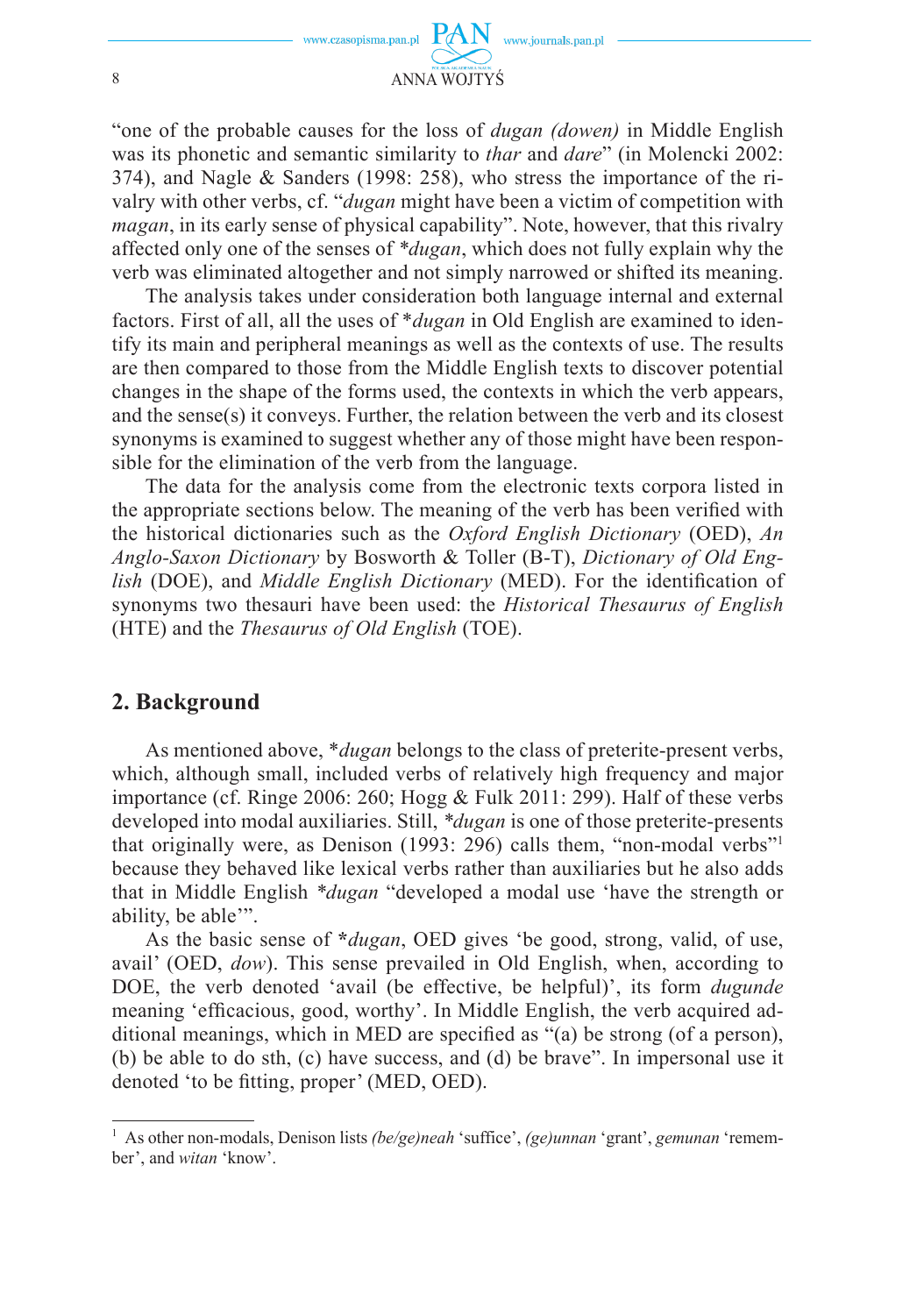DOE states that in Old English texts the verb is represented by ca 110 attestations, especially in medical recipes. Forms of \**dugan* are used throughout Middle English (cf. MED) and its last quotations in OED are dated to the  $19<sup>th</sup>$ century. Such late attestations are confined to the dialect of Yorkshire or Scottish English, where the verb still functions in the form of *dow* 'to be able, to have strength, to do well'. The most recent quotations from more southerly areas come from *Destruction of Troy* (mid-16<sup>th</sup> century):

(1) *c*1540 (?a1400) *Destr. Troy* 5001 Iff yow do þus in dede, hit **doghis** the bettur.  $[If you do this in deed, it profits you better.]$ 

It should be noted, however, that the original text is about a century earlier (?a1400) than its manuscript (MS Glasgow, University Library, Hunterian 388 (V.2.8)) so the date c1540 may be quite misleading. Still, considering a few other attestations from the 15th century (cf. *The Alphabet of Tales* or *The Mirror of Man's Salvation*) one can conclude that the verb became obsolete at the turn of the 16<sup>th</sup> century.

# **3. Old English**

The Old English data come from the *Dictionary of Old English Corpus*, which is a collection of all surviving texts from the period. The search for all attested and predicted variants of \**dugan* has led to the identification of 114 instances of its use, which is in agreement with DOE (ca 110 occurrences). One of these needs to be ignored in the study:

(2) Aweorp in god **gedoht** ðinne & he ðe afoedeð  *Iacta in deum cogitatum tuum et ipse te enutriet*. (*Psalms*, MS. Cotton Vespasian A.I (PsGlA (Kuhn)) 54.21) [Turn your thoughts to God and he shall nourish you.]

as the form *gedoht* is here obviously a misprint for *geþoht* 'thought', the equivalent of Lat. *cogitatum*, and not the past tense of *\*dugan*. Also, one cannot disregard the fact that some instances are found in various manuscripts or editions of the same text, as, for instance, in *The Anglo-Saxon Chronicle*:

(3) … & seo fyrding dyde þære landleode ælcne hearm, þæt him naðer ne **dohte** ne inghere ne uthere. (MS. Cotton Tiberius B.I (ChronC (O'Brien O'Keeffe)) 1006.7) … & seo fyrding dyde þære landleode ælcne hearm, þæt him naðær ne

**dohte** ne inhere ne uthere. (MS. Cotton Tiberius B.IV (ChronD (Cubbin)) 1006.8)

 … & se fyrdinge dyde þære landleode ælcne hearm, þet him naðor ne **dohte** ne innhere ne uthere. (MS. Laud Misc. 636 (ChronE (Irvine)) 1006.10)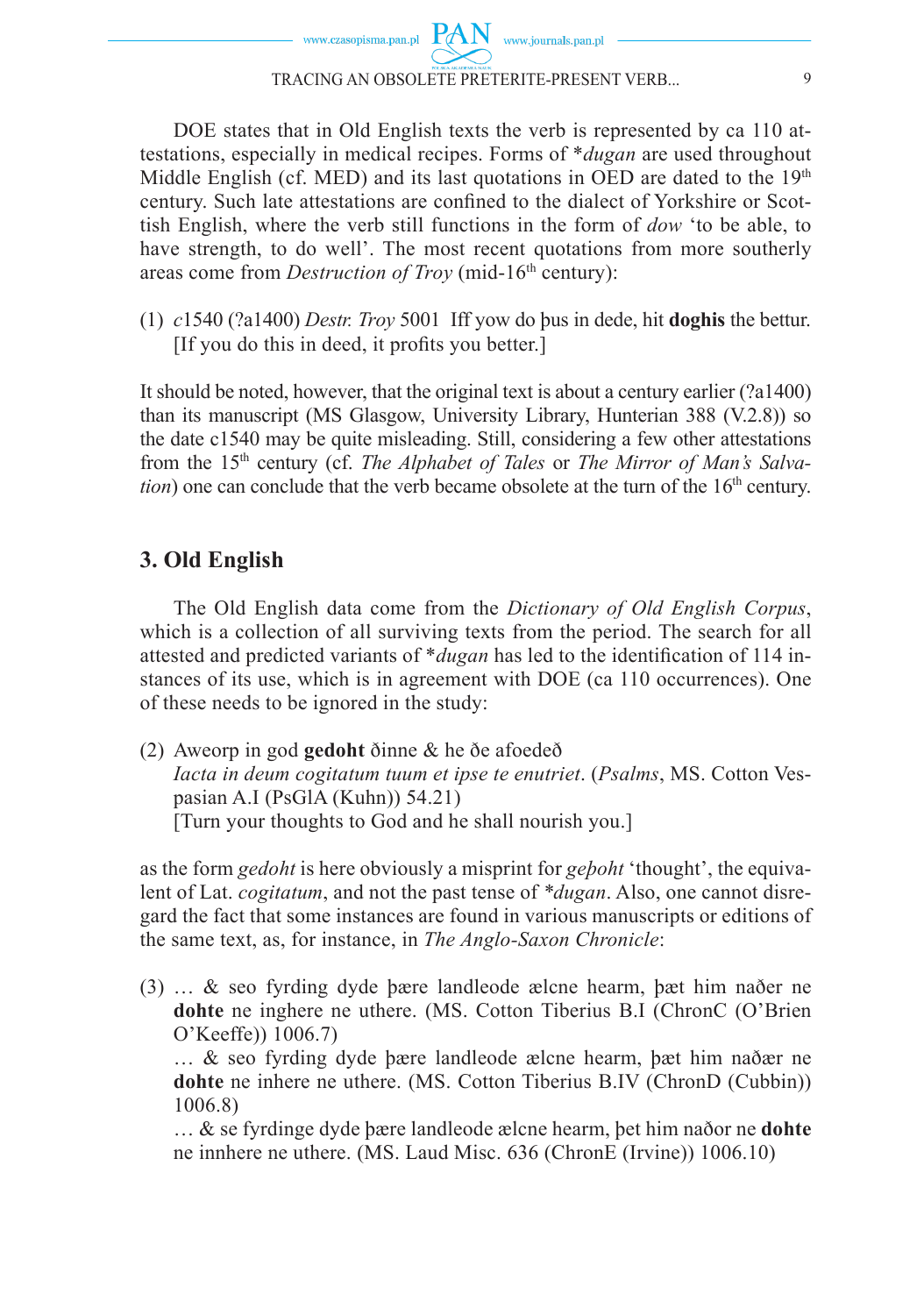

In the present study, such forms are combined as a single lemma rather than considered as several different tokens, hence they are counted only once. Thus, the total of the instances of \**dugan* in Old English amounts to 103 items, which gives the frequency of almost 34 words per million (33,96).

The verb is attested in eight forms, some of which have spelling variants. The most frequent of those is the 3sg present form *deah* (also spelt *dæg*, *deag*  and *deahg*), which has 67 records (66% of all instances of the verb), followed by 3sg past *dohte* (12 instances) and 3sg subjunctive *duge* (also *dyge*, *dege*, *deg* and *gedige*; 11 instances). Thus, 87% of all the uses of \**dugan* are those of the 3sg. Other forms include the 3pl (present, past and subjunctive), with a few instances of the 2sg past and 4 instances of the present participle *dugende/ dugunde*. Thus, the verb is never found in the first person nor, presumably, the infinitive, since the only example of the non-finite form *dugan* is reconstructed by the editor of the text:

(4) Wel mæg <**dugan**> <hit> <naht> mid hwylcan gereorde mon sy gestryned & to þan soþan geleafan gewæmed, butan þæt an sy þæt he Gode gegange. (*Revival of Monasticism* (RevMon (Whitelock)) 274)

For the sake of clarity, below is presented the complete list of forms of *\*dugan* attested in the Old English data*.* In each line, the variants are listed according to their frequency of occurrence; items with single attestations are italicised:

| Form          | <b>Variant</b>                | <b>Number of tokens</b> |  |
|---------------|-------------------------------|-------------------------|--|
| 3sg present   | deah, deag, dæg, deahg        | 67                      |  |
| 3pl present   | dugon                         | 3                       |  |
| 2sg past      | dohtest, dohte                | 3                       |  |
| 3sg past      | dohte                         |                         |  |
| 3pl past      | dohton                        |                         |  |
| 3sg.sub.pres. | duge, dyge, deg, dege, gedige | 11                      |  |
| 3pl.sub.past  | dohten                        | 12                      |  |
| pres. part.   | dugende, dugunde<br>4         |                         |  |
| infinitive    | dugan(?)                      |                         |  |
|               | TOTAL.                        | 103                     |  |

Table 1. The list of forms of \**dugan* attested in the Old English data (from DOEC)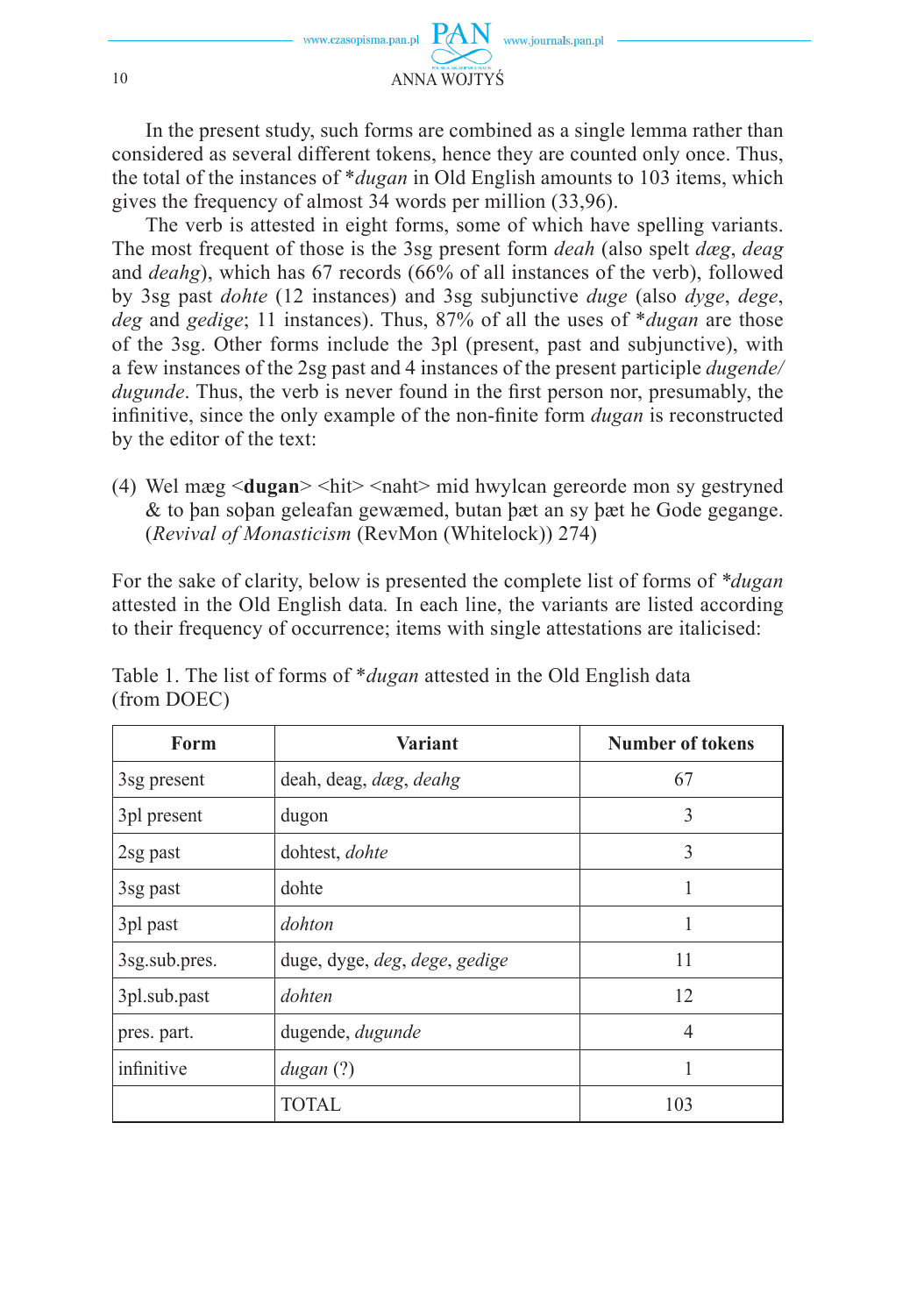

On comparing the above list with those provided in historical grammars, one might note certain discrepancies. For instance, Campbell (1959: 344) describes *deah* as the 1/3sg form, whereas it is, as Hogg & Fulk (2011: 300) rightly mark, only attested as the 3sg. The present tense plural form given by most grammars (cf., e.g., Sievers (1903: 347), Wright & Wright (1908: 540), or Campbell (1959: 344)), i.e. *dugon*, is, in fact, confined to the 3<sup>rd</sup> person. Also, Sievers's (1903: 347) claim that "2 sing. [is] not found" proves to be true only with reference to the present tense, as the data contain three instances of 2sg past tense forms, two of which are regular *dohtest* (5a) and a single instance of *dohte*, without the appropriate ending for the 2sg (5b):

(5) a. Wæron her tela willum bewenede; þu us wel **dohtest**. (*Beowulf* (Beo) 1820)

[We were here in a right manner served; you were very good to us.]

b. Ðonne wene ic to þe wyrsan geþingea, ðeah þu heaðoræsa gehwær **dohte**, grimre guðe,... (*Beowulf* (Beo) 525) [So I expect for you the worse fate, although you always did well in battles, in grim war]

Interestingly, the data contain one form of the verb marked with the prefix *ge*-:

(6) Gif hyt hwa gedo, ne **gedige** hit him næfre. (*For Theft of Cattle* (MCharm 9) 13) [If anyone did this, may it never do him good.]

Since this is the sole instance of *ge-* attached to *\*dugan* in the period, it might be, as the compilers of DOE suspect, "a scribal error by influence of *gedo*", although they add that since "other pret-pres. vbs. have prefi xes [*geann, gedear, geman, geneah*]" it is possible that, as the example suggests, also "a *ge*-prefixed form of *deag* existed." (DOE, *gedeah*). If it did, it seems to have been extremely rarely used.

Half of all instances of \**dugan* (51 occurrences) are found in medical texts, especially Bald's *Leechbook*, but also in recipes or herbaria. The verb is used there with reference to various types of medicines and prescriptions which are  $(in)$ effective against certain ailments  $(7a)$  or for a certain patient  $(7b)$ :

(7) a. …gemeng þæt & sele þæs cucler fulne oþþe twegen. Þonne hnescað þæt þa wambe & trymeþ & þæt **deah** wiþ breostwærce & wiþ heortcoþe & wið fellewærce.... (Bald's *Leechbook* (Lch II (2)) 11.27-11.29) […mix that and give a spoonful of it or two. Then make the belly soft and strong and this is effective for a breast pain and heart disease and epilepsy…]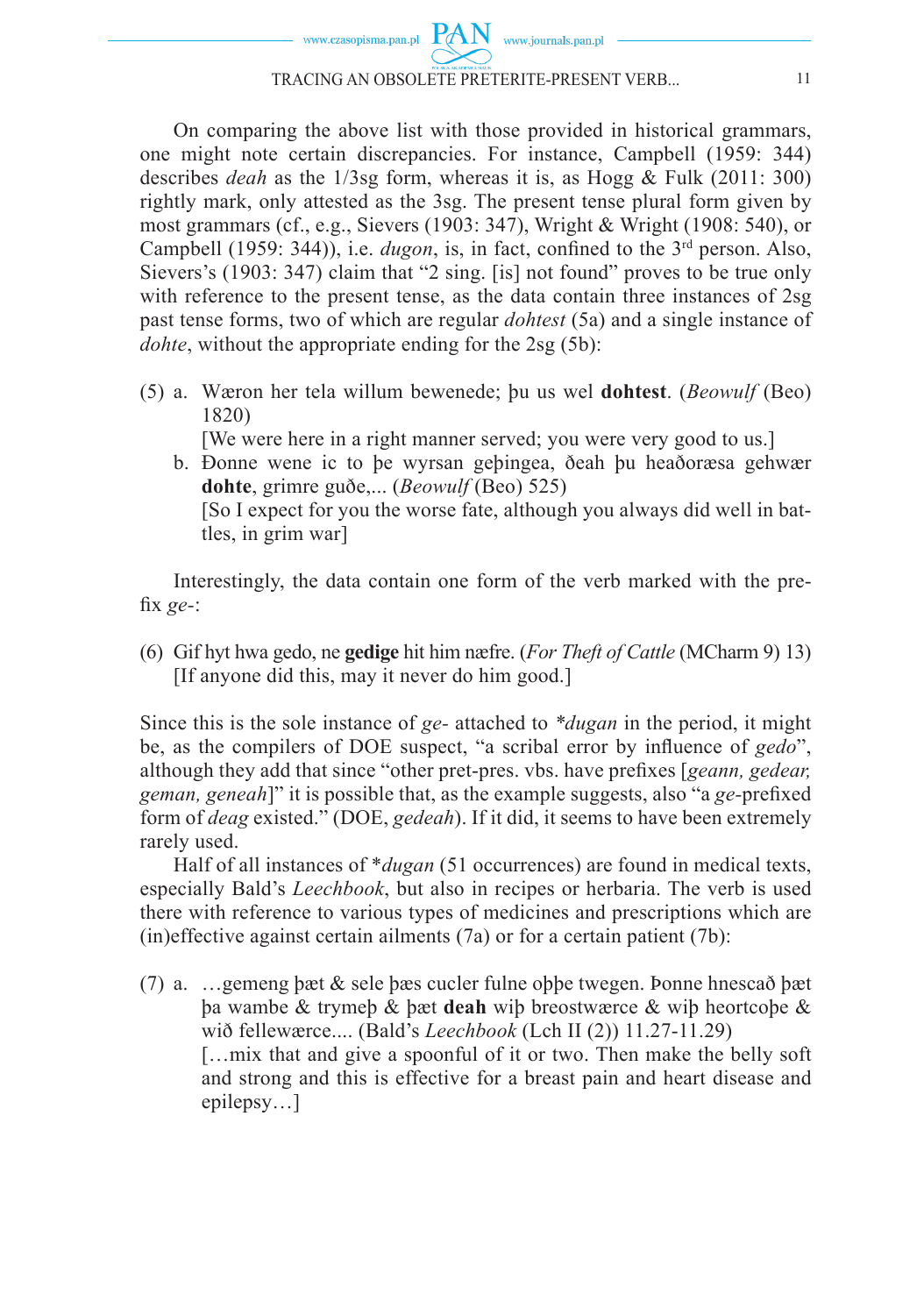

b. Swelcum mannum **deah** þæt hie him geswinc angesecen... (Bald's *Leechbook* (Lch II (3)) 27.4.3)

[For such men it is beneficial that they seek exercise...]

Apart from medical texts, the verb also appears in poetry (22 instances), especially in *Beowulf*, which contains nine forms of \**dugan*. Like in medical texts, the verb is here found with inanimate subjects, e.g. *ellen* 'strength' (8a), although there are also instances of the subject being personal, e.g. *cyning* 'king' (8b). Note that in this example the verb may be translated not with the use of the phrase 'be effective' but also as 'be good, bounteous' showing that at least in poetry its meaning might have been quite ambiguous:

- (8) a. …gif his ellen **deah**. (*Andreas* (And) 458) [...if his strengths prevails.]
	- b. …þær me Gotena cyning gode **dohte**. (*Widsith* (Wid) 88) [...the king of Goths was good to me.]

In other types of texts, the verb has occasional uses (fewer than 10 instances), those being prognostics (7 instances), treatises (6 instances), letters, chronicles, and others. Thus, the data show that its use was prevailingly confined to medical and poetic texts.

As the quotations above signal, \**dugan* is employed in various types of sentences. It may be accompanied by the direct object functioning as Experiencer, typically in the dative case (7b), or do not take it, as in (8a). Yet, much more striking is the observation that the verb is quite often found in constructions which seem to lack the subject:

(9) Gif him þince, þæt he drof wæter geseo, ne **deah** þæt. (*Prognostics* (Prog 3.2.) 14)

[If he believes that he saw muddy water, that is not good.]

Most of such constructions could be classified as impersonal. Indeed, Denison (1993: 67) lists \**dugan* among impersonal verbs in the group of AVAIL verbs and a similar piece of information is found in OED. Yet, before assessing this hypothesis, one needs to define the notion of "impersonal", which is so problematic that the term "is notoriously misused" (Denison 1993: 62). This is due to the fact that for some scholars "impersonal" equals "subjectless", while for others it also covers sentences which contain a nominal construction (cf. Allen 1995: 20). A detailed analysis of all syntactic constructions in which \**dugan*  appears in English would require a separate study. For the sake of space, in the present analysis, the structures with \**dugan* are classified into those that contain (1) a noun or a noun phrase in the nominative case, which can thus be treated as performing the function of the subject (10a); (2) an anaphoric element (a pronoun, determiner or demonstrative) referring back to what might be regarded as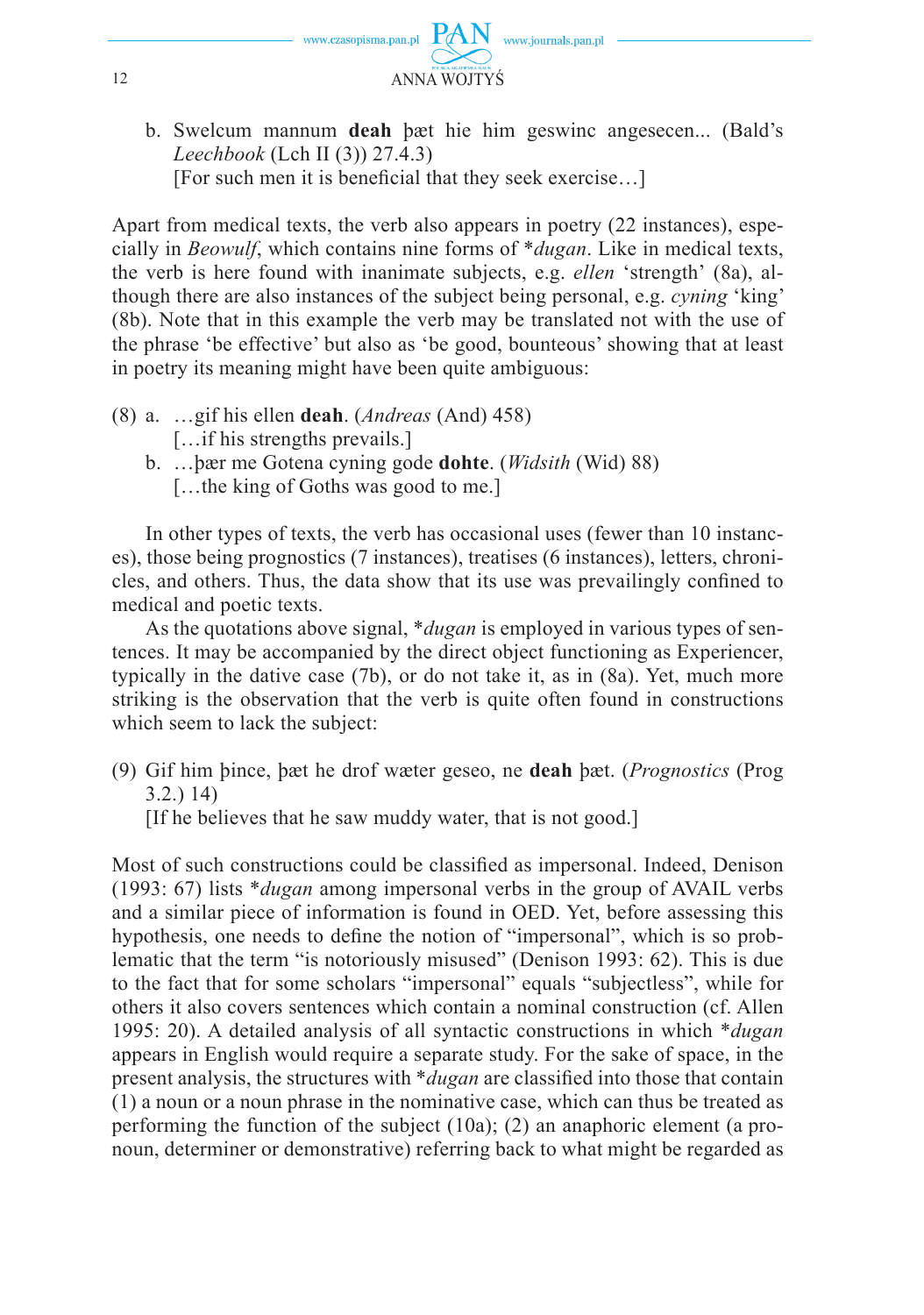the agent (10b); and (3) a *that*-clause, which can be interpreted as the subject or an object of the sentence<sup>2</sup> (10c):

- (10) a. Spiwe þa **deah** þam monnum þe for fylle gihsa slihð,... (Bald's *Leechbook* (Lch II, 1) 18.1.5) [Then a spew is good for the men whom hiccough attacks because of fullness....1
	- b. Seo **deah** gehwæþer ge þæs mannes sawle ge his lichoman. (*Pseudo-Apuleius: Herbarium* (Lch I (Herb) 1.1)) [It [the plant] is beneficial both to man's soul and his body.]
	- c. Him **deah** þæt him mon on eare drype gewlæccedne ele mid oþrum godum wyrtum. (Bald's *Leechbook* (Lch II (1)), 1.13.7) [It is good for him if one drips into his ear lukewarm oil with other good herbs.]

Thus, interestingly, the data contain no instances of the verb in the impersonal construction, if impersonal is understood as "a subjectless construction in which the verb has 3 SG form and there is no nominative NP controlling verb concord" (Denison 1993: 62) since in all sentences one might identify a noun, or a noun phrase, that could serve as the subject. From the three types listed, the most common is the second one (55 instances), followed by the first one (38 instances) with five instances of sentences containing a *that*-clause. The next four attestations of the verb contain \**dugan* in the present participle form performing the function of an adjective, i.e. premodifying (*dugende þeawas*  'worthy practices/customs', *dugende cræftas* 'good recipes') or postmodifying a noun (*an hriðer dugunde* 'full-grown bullock'; B-T), or complementing the verb *to be* (*eall dugende beon* 'all be worthy'). The remaining instance is that of the above-discussed doubtful infinitive:

| Type of structure                                         | <b>Tokens</b> |  |
|-----------------------------------------------------------|---------------|--|
| pronoun (it, this, huæt, $\delta e$ , $\delta \alpha t$ ) | 55            |  |
| noun/noun phrase                                          | 38            |  |
| that-clause                                               |               |  |
| <b>TOTAL</b>                                              |               |  |

Table 2. Syntactic structures containing *\*dugan* in Old English

<sup>&</sup>lt;sup>2</sup> In this type of sentences, as Mitchell (1985: 435), following Wahlén (1925: 141), points "[i]t seems pointless to argue whether the *þæt* clause… is the object… used actively or the subject… used passively".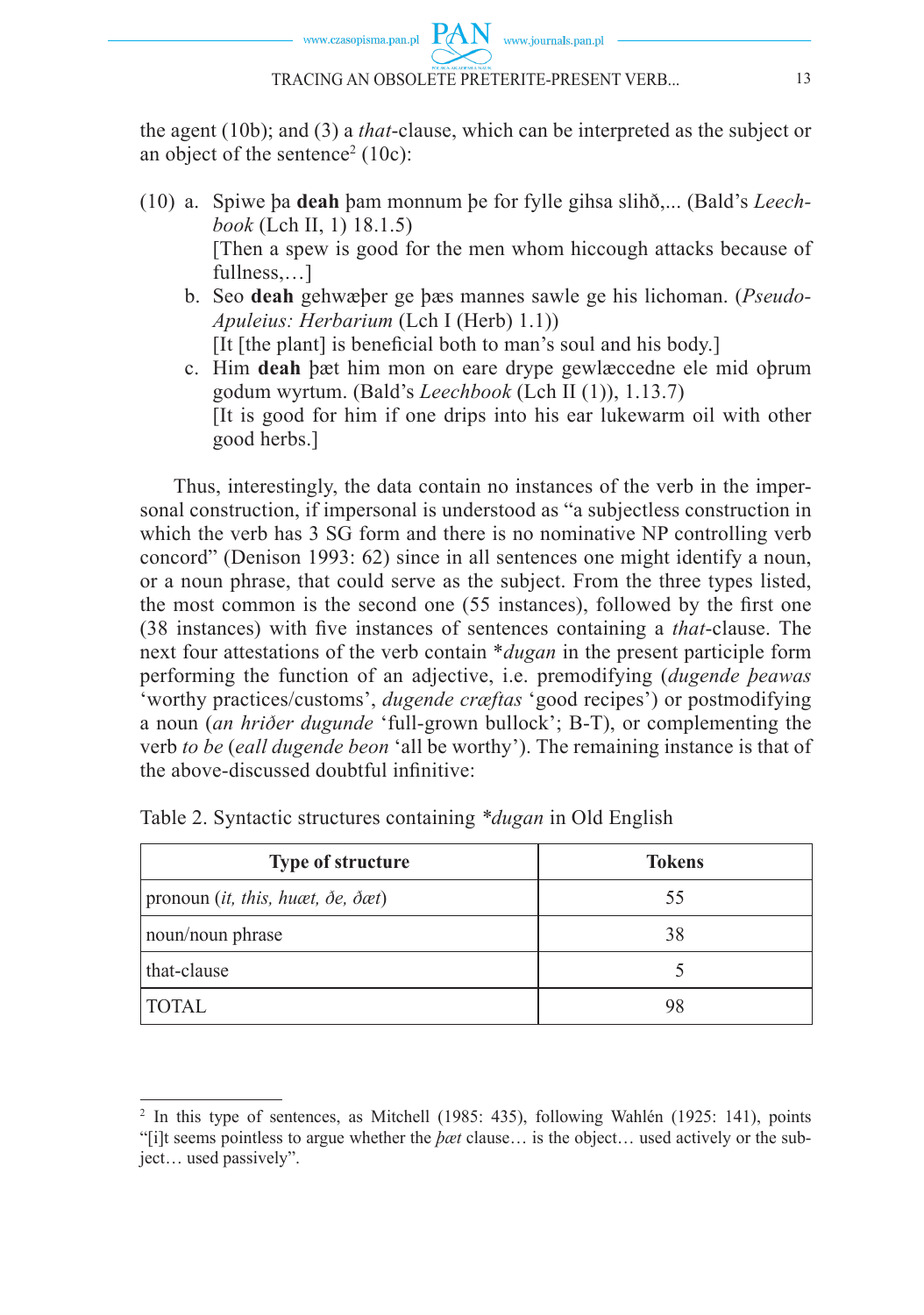

Note however that, as mentioned before, in sentences with \**dugan* the Experiencer, if present, is often rendered in the dative (38% of all attestations) rather than in the nominative. Also frequent are constructions with the preposition *with* meaning 'against', especially followed by names of various afflictions, as illustrated by (7a) above.

The data support the classification of *\*dugan* as a non-modal since, in contrast to some other preterite-presents, OE \**dugan* does not exhibit any features connected with modality. It not only appears in non-finite form(s), like the present participle and, possibly, the infinitive, but it is also followed by a *to*-infinitive:

(11) …& eac **deah** netle gesoden on wætre & geselt to þicganne,… (Bald's *Leechdoms* (Lch II, 2) 30.1.6)

[...and also a nettle sodden in water and salted is good to swallow...]

On consulting the dictionaries for the sense of the verb, one notices that the definitions of OE \**dugan* differ. OED has two different labels illustrated with quotations from the period, i.e. 'To be good, strong, etc.' and 'To be of use or profit to any one; to avail' (OED, *dow*). In contrast, for DOE 'availing' is the basic meaning, which is split into two subcategories, 'avails, be effective for the accomplishment of a purpose' (A.1) and 'avails, is helpful' (A.2). Interestingly, the entry contains the information that many instances illustrating sense A.2 "may also be interpreted under one of the senses in A.1)" (DOE, *deag*, vb.). DOE also treats the present participle form *dugende* separately explaining it as 'efficacious, good, worthy'.

As can be seen, it is difficult, if not impossible, to split the sense of *\*dugan* into semantic subcategories as they are overlapping and can all be interpreted as shades of meaning of 'avail'. Thus, the potential rivals of *\*dugan* should be searched among those verbs that carry the sense of 'availing'.

Old English has several synonyms of the verb which could be used in the same or similar contexts. The *Historical Thesaurus of English* (HTE) lists three such items, i.e. *framian*, *fremian* 'to do good' and *helpan*. To those, the *Thesaurus of Old English* (TOE) adds *mæg* 'be efficacious, be able' and *bearf* 'need', for both of which the sense of 'to be good for' was definitely peripheral.

All those items were searched for in medical texts, where *\*dugan* enjoyed the highest frequency. The analysis was focused on that area since it is believed that to be eliminated from the language the item would first need to lose its main context. The examination of medical texts shows that the only item of relatively high frequency is *fremian*, registered 79 times. Additionally, the verb could be used in the contexts identical to those in which *\*dugan* appeared, e.g. followed by the preposition *with* to denote that something is good against a certain ailment: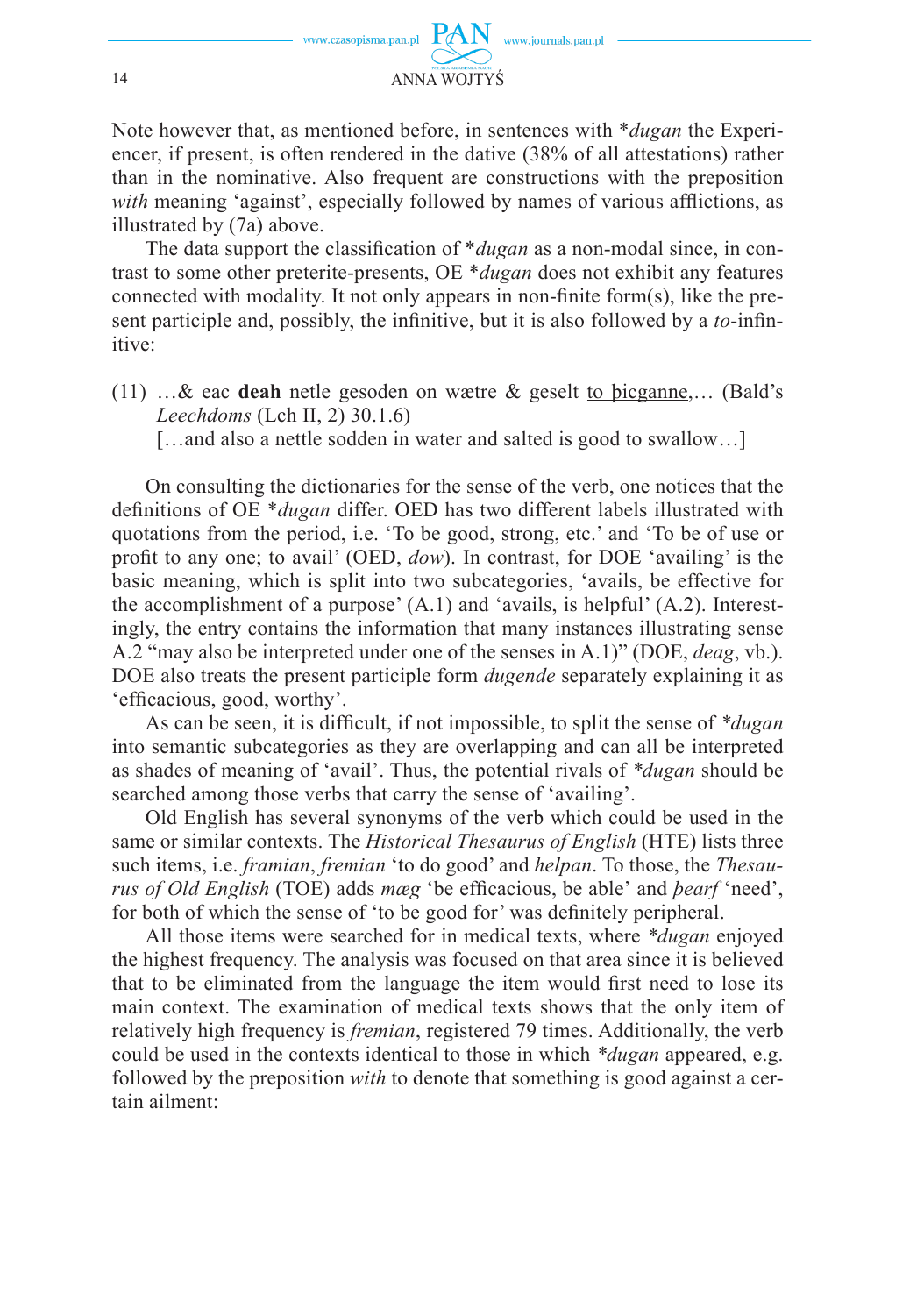

(12) Eac þys sylfe **fremað** wið heard geswell.... (*Pseudo-Apuleius: Herbarium* (Lch 1 (Herb)) 45.1) [Also, the same is good against a hard swelling...]

Yet, the word is used exclusively in *Pseudo-Apuleius: Herbarium*, whereas *\*dugan* is employed mainly in Bald's *Leechbook*. Thus, it seems that it was a serious rival of the preterite-present and the use of one or the other presumably reflects merely personal preferences of the authors/translators. The second synonym, *helpan*, is much rarer than \**dugan* since it is employed in medical texts merely 12 times (13b). Obviously, *mæg* is very common but it typically denotes ability, whereas in the sense similar to that of *\*dugan*, i.e. 'be good against' (*mæg wiþ*) it is found 11 times (13a), while *þearf* is used in such texts only in the sense 'to need'.

- (13) a. …& dolhdrencas twegen & oþer **mæg wiþ** lungen wunde eac. (Bald's *Leechbook* (Lch II (2 Head)) 61) [...and two wound-drinks and other is also good against wounds of lungs.]
	- b. Þonne hio bið hatre gebyrdo & gecyndo þonne mæg hire sona lytel drinca **helpan**. (Bald's *Leechbook* (Lch II (2)) 27.1.2) [When it is of a hot temper and nature, then a little drink may soon help it.]

Curiously, neither HTE nor TOE lists the verb *hælan* which is also present in medical sources. Although its sense is broader than that of the verb in question, it commonly appears in structures very similar to those that contain *\*dugan*  (more than 80 occurrences). Interestingly, this item, like the above-mentioned *fremian*, is found mainly in the herbarium.

(14) Wið hundes slite genim þysse wyrte leaf mid sealte gecnucude, lege to þam wundum. Hit **hæleþ** wundorlice. (*Pseudo-Apuleius: Herbarium* (Lch 1 (Herb)) 177.1)

 [Against a dog's bite take the leaf of that plant with pounded salt, lay it on the wounds. It heals wonderfully...]

In conclusion, one may say that in Old English \**dugan* was quite a marginal verb, which was mainly employed in medical texts. It behaves like a lexical verb often demanding the Experiencer in the dative. Its main sense is that of 'availing' with various closely connected peripheral meanings. In this semantic field it has a few serious rivals, especially *framian/fremian*, which seems to have been its closest synonym, and *helpan* with much broader meaning and, what follows, frequency*.*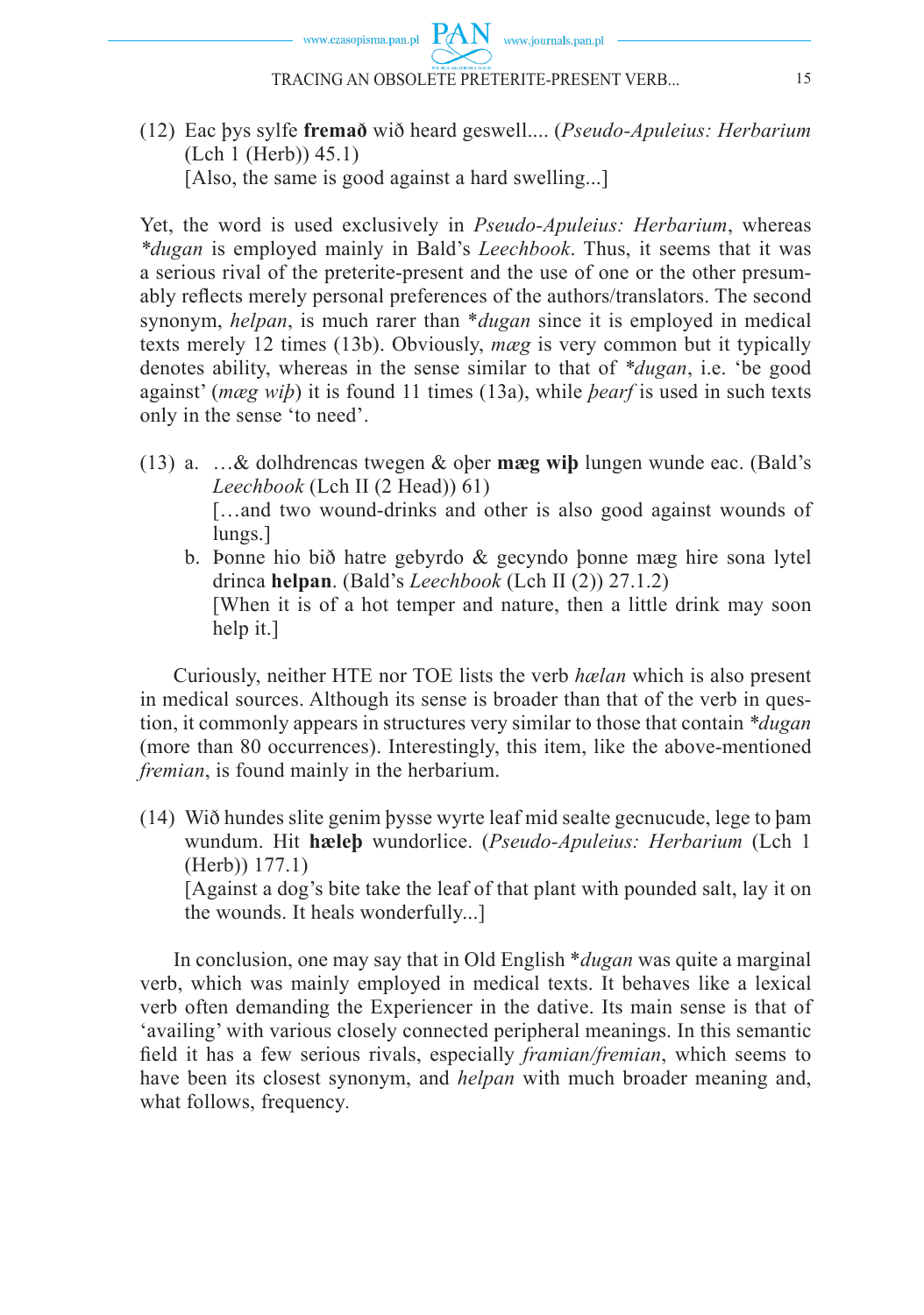

## **4. Middle English**

For the discussion on the status of \**dugan* in Middle English, two corpora have been chosen as the source of data, the *Innsbruck corpus* and the *Middle English corpus of prose and verse* (CMEPV)*.* Such a collection of texts allows for tracing the fates of the verb in both prose and poetry. Additionally, to ensure the representative sample of the data from 1150 to 1325, the period quite scantily represented in those two corpora, the *Linguistic atlas of Early Middle English* (LAEME) has been used.

The data collected (86 instances of \**dugan*) were further sifted to eliminate (1) the instances coming from the texts included in more than one corpus, thus often repeated (cf. e.g. instances present in several manuscripts of *Ancrene Riwle*), and (2) the uses of the verb found in different manuscripts or editions of the same text. The result of such elimination yielded 53 instances of *\*dugan*  attested in four centuries:

| Century      | <b>Number of tokens</b> | % of all ME uses |  |
|--------------|-------------------------|------------------|--|
| 13c          | 21                      | 39%              |  |
| 14c          | 24                      | 44%              |  |
| 15c          |                         | 15%              |  |
| 16c          |                         | $2\%$            |  |
| <b>TOTAL</b> | 53                      |                  |  |

Table 3. The attestations of *\*dugan* in Middle English corpora

Since three corpora were used for the study it is impossible to provide the exact frequency of the verb per million words in the period, which impedes any detailed comparison between the Old and Middle English data. Still, one can determine the frequency of the verb within each corpus. Such an analysis shows that the item is most common in LAEME, where it is attested 18 times enjoying the frequency of 27,69 words per million, which is only 6 words lower than in Old English (33,96). In the other two corpora used, the verb is much rarer with the frequency amounting to 2,53 words per million in CMEPV and merely 1,30 in the *Innsbruck Corpus*. Obviously such discrepancy in numbers follows from the specificity of each corpus. LAEME groups texts from the earliest years of Middle English, when the verb, it seems, was still quite common. The other two corpora mainly contain texts representing Late Middle English, when the use of *\*dugan*  becomes less common (compare the tokens in Table 3 above). It is also interesting how the numbers would change if only one corpus was used in the analysis. Suffi ce it to say that e.g. no uses of *\*dugan* are found in the *Innsbruck Corpus* in the texts dated to the  $14<sup>th</sup>$  century, since all the instances come from poetry.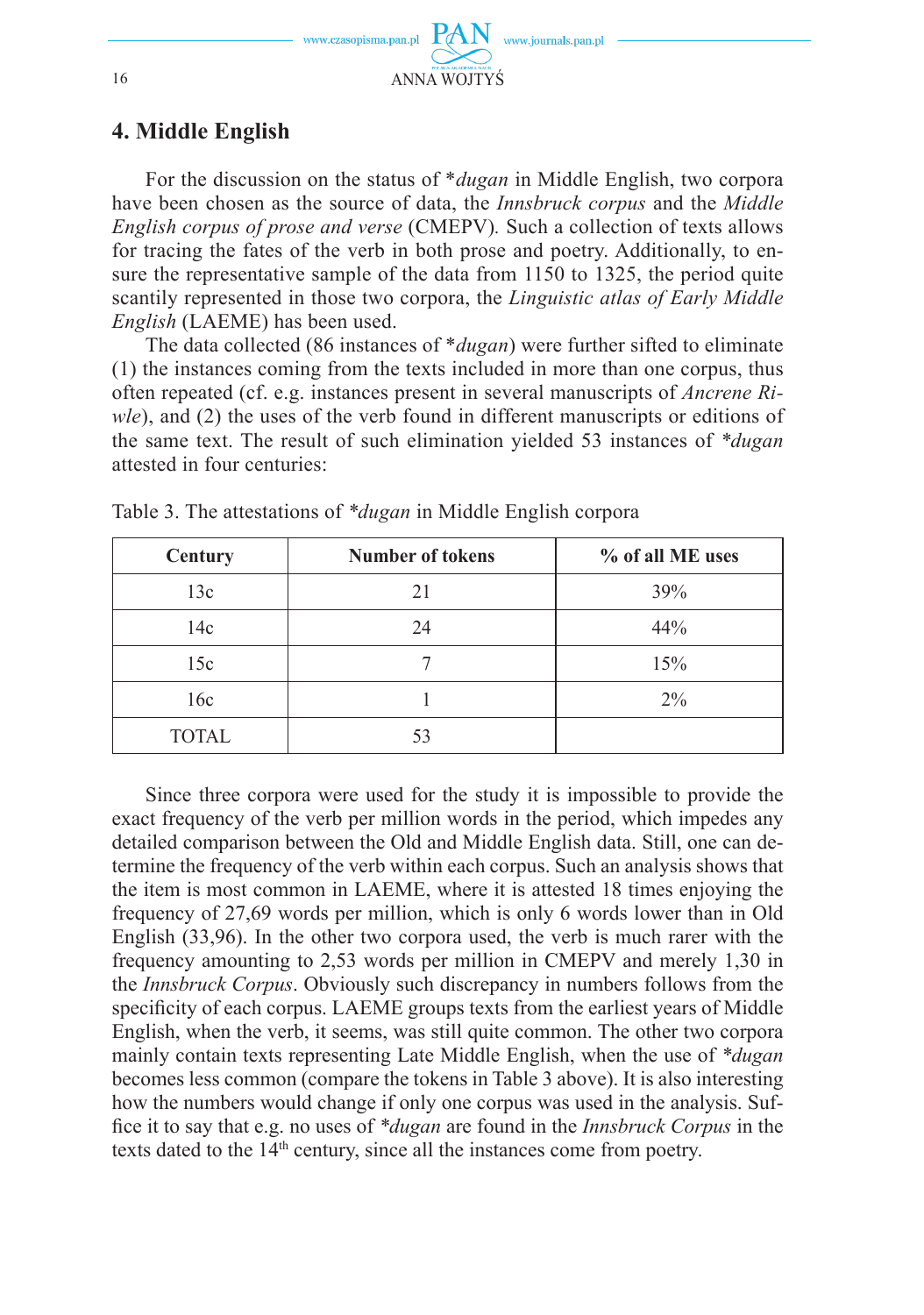All in all, undoubtedly, \**dugan* is much rarer in Middle English than previously. And, in fact, its frequency would be even lower, had it not been for a few texts in which the verb is repeated several times. The best example is Robert of Mannyng's *Chronicle*, which contains three tokens in the first part and further ten in the second. Interestingly, only two out of 13 attestations in this text are inside the line and not in the rhyme position (15a), while all attestations in *Cursor Mundi* (5 instances) and *Havelok* (3 instances) are at the end of the line (15bc).

- (15) a. Bot þe Payens so faste þey fought, Þey hoped of no socour þat **dought**… (*The story of England* (Robert Mannyng), MS Petyt, l.8523-8524) [But the pagans fought so fast, they hoped for no help that would be effective] b. Fight he aght ai quiles he **doght**,
	- And fle quen he na langer **moght**. (*Cursor Mundi*, MS Cotton Vesp. A iii., l.23771-23772) [He would fight if he were able to and he could no longer flee from the queen.]
	- c. He ne wisten hwat he **mouthen**,

 Ne he ne wisten wat hem **douthe**; (*Havelok*, MS Laud Misc. 108, Part 2, l. l.1183-1184)

 [He did not know what he said, he did not know what was good for them.]

In total, the rhyming position is filled in by \**dugan* 23 times (43% of all attestations), most of them found in the texts dated to the  $14<sup>th</sup>$  century. In such a case, one cannot but suspect that at least several of the Middle English uses of the verb were imposed by poetic demands rather than being a natural choice. Especially that such attestations are occasionally found in one manuscript only whereas in others they are replaced by different words, cf. *doght* substituted by *þought*, *nought* (MS Lambeth of Mannyng's text) or *mowth* (MS Fairfax of *Cursor Mundi*), and *duht* by *noght* (MS Göttingen of *Cursor Mundi*).

Throughout the period, the prevailing forms are still those of the 3sg, the only difference being that in the early years of ME it is the present tense form that is more common, whereas in the last centuries it is the past tense one. The 3sg forms in the two tenses account for 82% of all the uses of \**dugan*  in the period. The most typical variants are *deh*, *deah* for the present tense, with the spelling *deih* attested in Mannyng's chronicle, and *dought*, *dogt*, *doght*  for the past. Yet, the data also include new regularized variants, such as *dewis*, encountered in *The wars of Alexander* from the 15<sup>th</sup> century MS Ashmole 44 assigned to Durham and *dawed/dowed* used in *Sir Gawain and the Green Knight* and *Cleanness*, respectively, both texts compiled in MS Cotton Nero A.10 from Cheshire. This suggests that the regularized forms were coined in the Northern areas.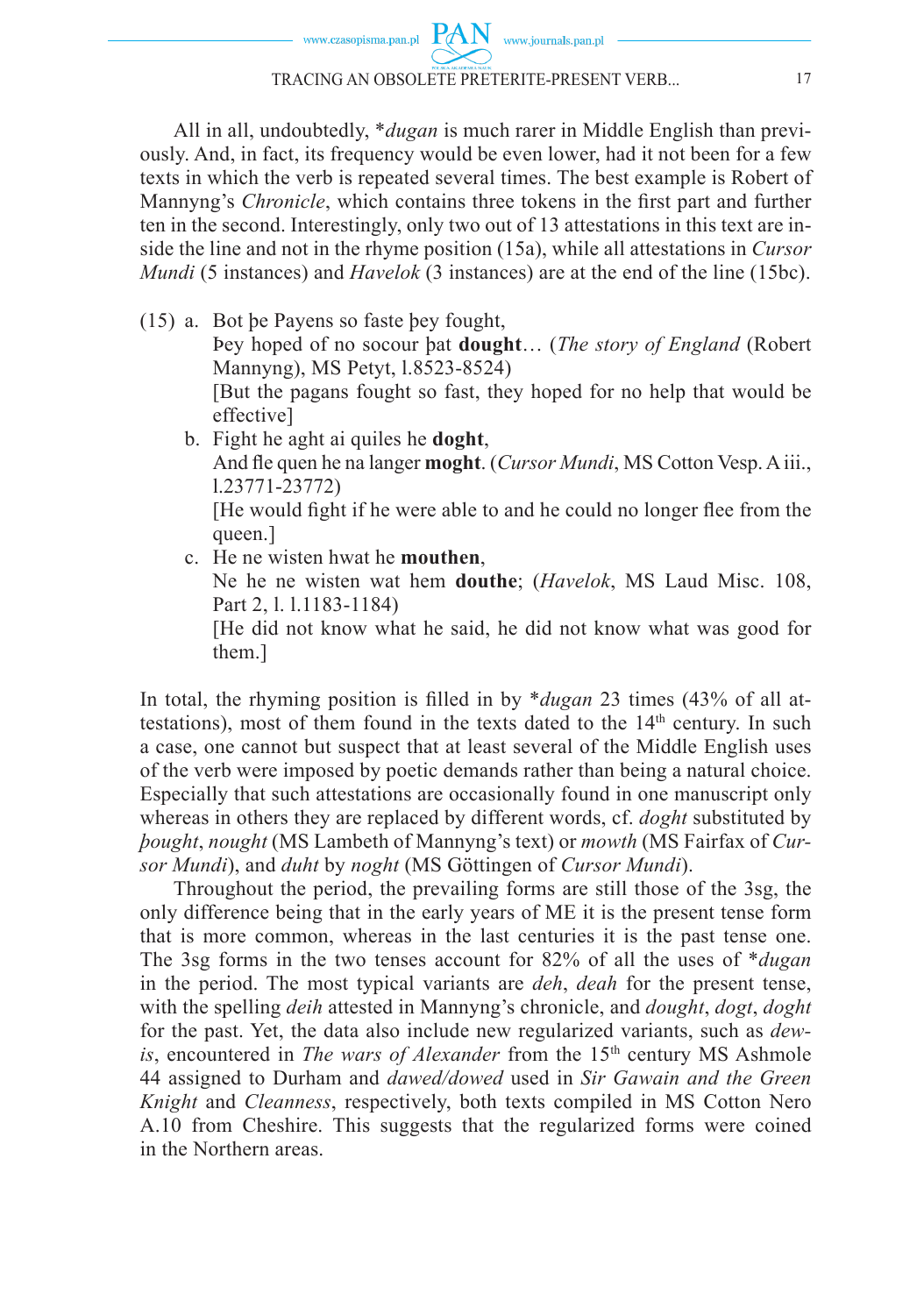

Interestingly, the next in frequency are the non-finite forms with four attestations of the infinitive (*dohen*, *duhen*) and three of the present participle (*dugende*). The presence of the infinitive shows that indeed such a form existed and makes the reconstructed Old English variant *\*dugan* more credible. Still, one cannot miss the fact that the four infinitives are not only used in identical contexts (16), i.e. following the modal verb *mei*, but also in the same text, i.e. *Ancrene Riwle*, which might suggest either dialectal or authorial preference for such a structure.

(16) Sire þerof wel **mei duhen** & haldeð ow stille. (*Ancrene Riwle*, MS Corpus Christi College 402, p.34, l.19) [Sir, there where it may be fitting and be silent.]

The present participle, which in Old English pre- and postmodified the noun as well as complemented the verb *to be*, is now attested only in the first function since it appears only in two phrases: *dugende þeawas* 'worthy practices/ customs' (*Lambeth Homilies*) and *dugende mon* 'courageous/brave man' (Layamon's *Brut*). All other forms in which the preterite-present is attested in the period (1sg pres *dowe*, 3pl pres *dugen*, and 3sg subj. *dou*) appear only once each.

Passing on to syntax, the verb still appears with an obvious surface subject realized by a noun/noun phrase, like the phrase *na hide* 'no hiding' in (17a), or a demonstrative (17b), e.g. *þat* 'that':

- (17) a. Quen ioseph sagh na hide ne **dught**, (*Cursor Mundi*, MS Cotton Vesp. A iii., l.10772) [When Joseph said no hiding would be useful]
	- b. Bot to dele yow for drurye þat **dawed** bot neked, (*Sir Gawain and the Green Knight*, MS Cotton Nero A.10, l.1805) [But to give you a token of love, that would avail but little.]

Other sentences with *\*dugan* are of disputable nature. Due to the loss of inflectional markers they contain an element that might be interpreted either as the subject or as an object of the sentence, cf.:

- (18) a. 3ef ha milde & meoke beon as meiden **deh** to beonne. (*St. Juliana*, MS Bodley 34, l.486-487) [If she is mild and meek as it is proper for a maid to be.]
	- b. …wið swuch dream ant drihtfare as drihtin **deah** to cumene; (*St. Katherine*, MS Royal 17 A xxvii, l.1832- -1833)

[...with such a joy and majesty as it is proper for a lord to come with.]

In the two examples above, the nouns *meiden* (18a) and *drihtin* (18b) do not have any endings so that they may be recognized as being in nominative or dative. In the former case, they would function as subjects of the clauses then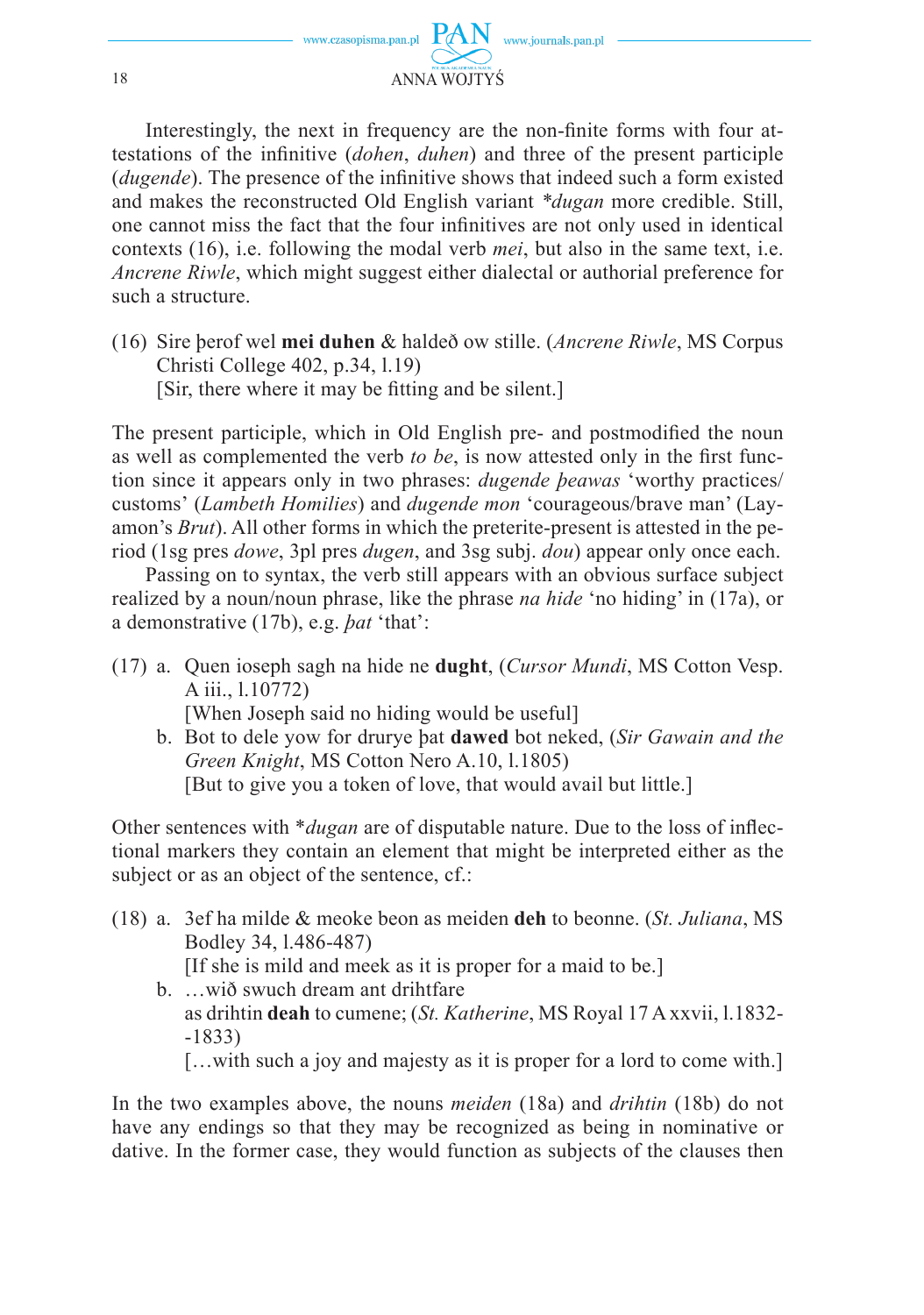

translated as *a maid/lord should/is supposed to*. Yet, if those nouns are believed to be objects, and as such they are treated by MED, then those structures would count as impersonal as they contain no other element that could perform the function of the subject. This interpretation seems a bit more likely in the case of Middle English than Old English data since ME *douen* developed the sense of 'sth being proper' unattested before. Thus, in contrast to similar Old English examples, which were rather assumed to contain subjects, those like (18ab) are treated here separately as ambiguous sentences (cf. Table 4 below).

The novelty as regards syntax is the appearance of sentences with the socalled dummy subject *hit* (further 4 instances):

(18) …ant biburieden ham deorliche, as hit **deh** drihtines cnihtes. (*St. Katherine*, Royal 17 A xxvii, l.1434-1436) [...and buried them dearly, as it is proper for lord's knights.]

Curiously, all such instances are present in the 13<sup>th</sup> century texts belonging to the AB language (*St. Juliana*, *St. Katherine*, and *St. Margaret*) yet again suggesting a specific use of *\*dugan* in that area.

To sum up, the most common constructions with \**dugan* in Middle English are those with the subject:

|              | surface<br>subject (noun/<br>NP) | surface subject<br>(pronoun) | ambiguous | dummy<br>subject (it) |
|--------------|----------------------------------|------------------------------|-----------|-----------------------|
| 13c          | $\mathfrak{D}$                   |                              |           |                       |
| 14c          |                                  | 15                           |           |                       |
| 15c          |                                  | 6                            |           |                       |
| 16c          |                                  |                              |           |                       |
| <b>TOTAL</b> |                                  | 26                           |           |                       |

Table 4. The attestations of *\*dugan* in Middle English corpora

Thus, it seems rather unlikely that the subsequent elimination of impersonal constructions in English could have led to the loss of \**dugan*, because that was not the main syntactic context in which the preterite-present appeared. Since the verb was mostly used in sentences with the subject, one would expect it to survive the loss of impersonals. It remains true, however, that this change would demand that the case of the Experiencer shift from dative to accusative/nominative (those two cases often being identical) or the subject position be filled in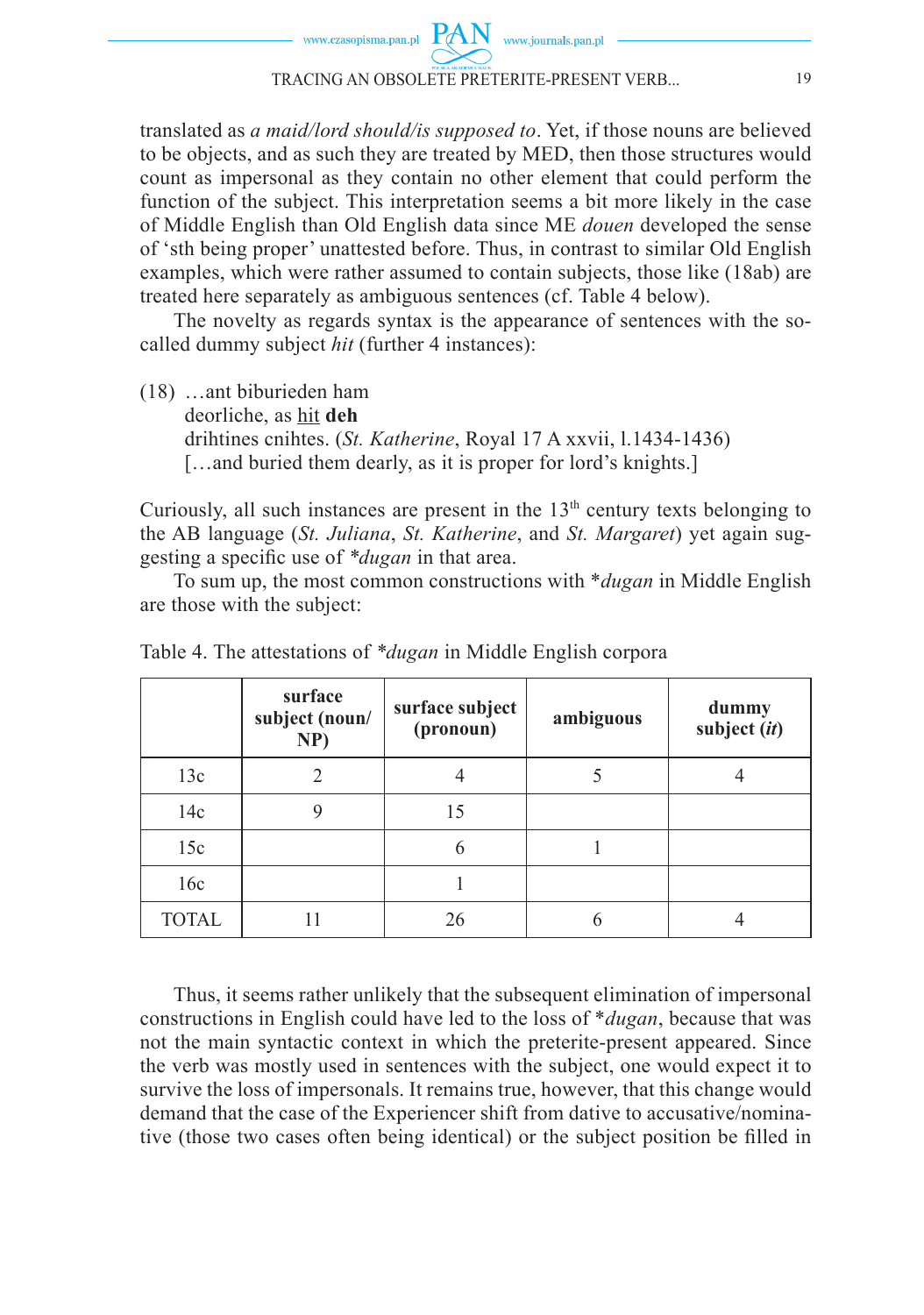with dummy *hit*, which seems to have been used with \**dugan* only dialectally. Thus, one could speculate that it was not strictly the loss of impersonals that affected the frequency of the verb but it might have been influenced by the abovementioned changes accompanying the elimination of that type of structure.

Another plausible syntactic cause for the decrease in the usage of *\*dugan* is the absence of constructions in which it was followed by the preposition *with* to denote 'good against', as the MiddleEnglish data contain only one such example in the period. An almost complete absence of sentences with *\*dugan* + *with*, in the sense 'good against', is closely connected with the types of text in which such sentences were encountered, i.e. medical. Such texts, which used to be the main source the attestation of \**dugan* in Old English, in the early years of the Middle English period are not written in English but rather in French. Thus, the verb is eliminated from the main genre in which it used to appear and is found mostly in the second most frequent type, i.e. poetry. Indeed, 60% of all Middle English attestations of \**dugan* come from poetic texts (romance, homily in verse, chronicle in verse) with almost half of those in rhyme position. This suggests that in Middle English *\*dugan* was a verb associated with poetic language and even there is often employed only when rhyme demands it.

Also, one cannot ignore the fact that the meaning of the verb in Middle English is wider than in the previous period. Although the central sense of 'avail' prevails, *\*dugan* also starts to denote 'to be fitting, be brave, be successful', and develops the modal sense of ability (cf. 15b above) thus entering into hopeless rivalry with other, very common modals such as *may* and *can*. Except for the first meaning, which, in fact, is the most common one in the Early Middle English, yet again used especially in AB language, other senses stay quite marginal, e.g. 'brave' is limited to one text (Layamon's *Brut*), while 'be capable' is only encountered in Northern and Scottish English, where the verb survived to present date as *dow*. And yet, the development of those peripheral senses might have contributed to the fact that *\*dugan* no longer carried a precise and distinct sense and was thus gradually replaced by other, less ambiguous, items. One should also mention that the analysis of the data does not support the hypothesis about \**dugan* being confused with *dare* and *thar*. The forms of the first verb are quite distinct from those of the other two. Additionally, such a confusion should follow also from the similarity in sense and yet, the only meaning that \**dugan* had in common with the other two preterite-presents is that of 'being brave, courageous', which is close to 'daring', and this sense is expressed by \**dugan* on three occasions only, in two of which it appears as the present participle *dugunde* impossible to confuse with either *thar* or *dare*. This leaves the sole instance encountered in the *Alphabet of Tales*, i.e. *he dughte nott*, which could indeed be rendered as 'he dared not'.

As regards potential rivals, in Early Middle English \**dugan* still competes with *fremman*, which denoted 'to benefit or profit (someone); to do good to (someone)', although this verb enjoys very low frequency (around 20 instances in the *Innsbruck corpus*) and disappears from the language even earlier than \**dugan*, the last quotation from MED is dated to the mid-15<sup>th</sup> century, all others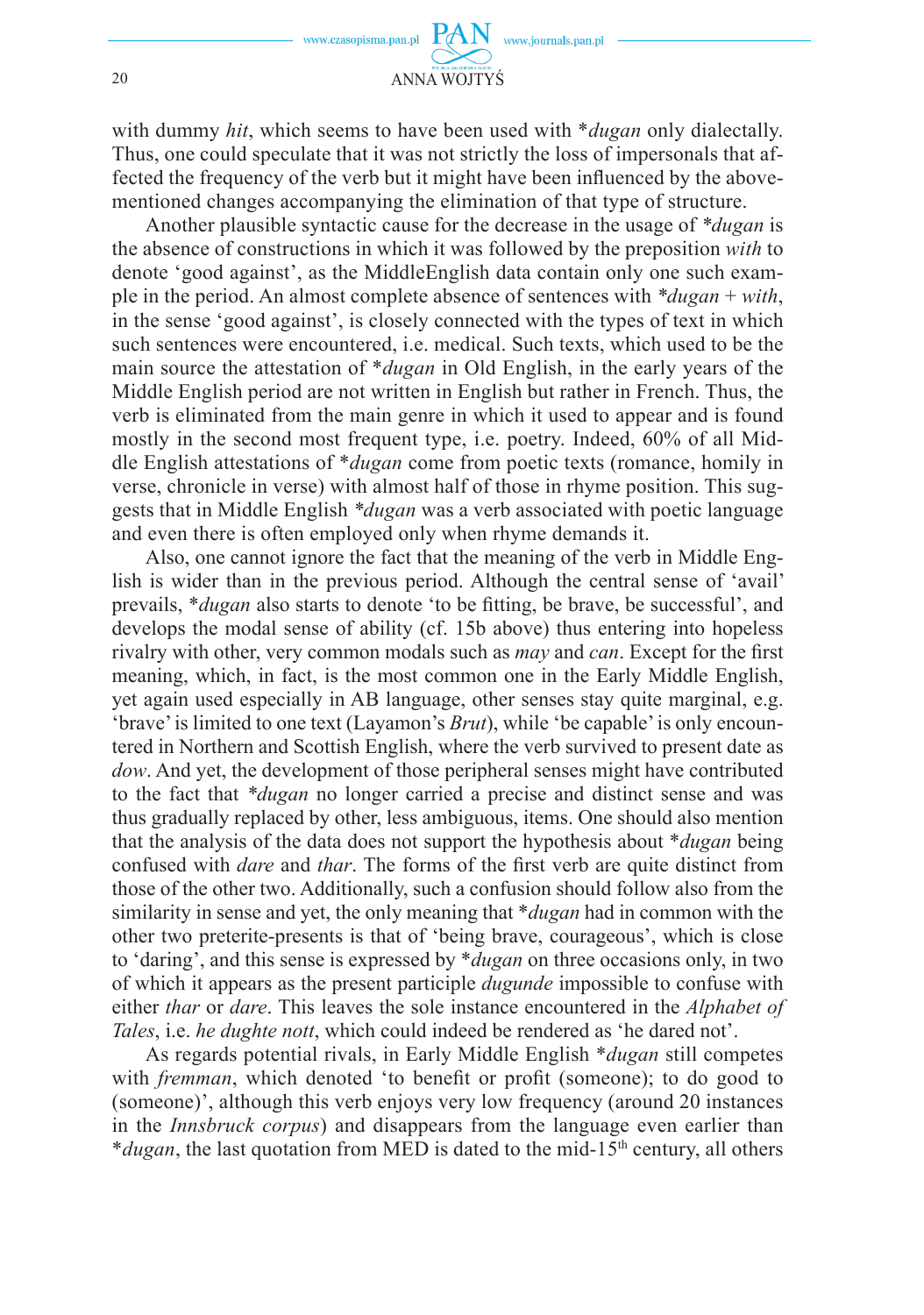being at least a century earlier. Thus, it seems unlikely that it could have been responsible for the elimination of \**dugan*, although its presence must have affected the frequency of the preterite-present.

In order to determine what items replaced \**dugan* in the main type of text, i.e. medical, the corpus of *Middle English medical texts* (MEMT) was examined. The analysis of the texts collected there shows that in contexts similar to those in which \**dugan* used to appear, also appear the verbs *helpen* and *healen*  as well as phrases *it is good for/against*, all of which were used in this genre already in Old English.

- (18) a. Tak hulwort in eysel. and do hit to his nose terlis… and hit schal moche **helpe**. (*A Leechbook or Collection of Medical Recipes of the Fifteenth Century* (Leechbook 2) MS Medical Society of London 136, p.72) [...and fed with her little milk as a maid is able to have.]
	- b. Also þis herbe … **hely3t** a man of þe 3elw jawndees. (*A Middle English Herbal* (Agnus Castus) MS: Stockholm Royal Library X.90, p.137) [...and fed with her little milk as a maid is able to have.]
	- c. Þis oynement **is good for** alle woundys & to do a wey flessch & make newe to a ryse sikerly. (Recipes 3, MS: Glasgow University Library Hunter 185, f. 50v)
		- [...and buried her as it is proper to do for a martyr and a queen.]

Thus, if any items had their share in pushing \**dugan* out of the language, those must have been the native items whose meaning overlapped with the main sense \**dugan* already in Old English. Note that all those words/expressions which prevailed (i.e. *helpen*, *healen* and *it is good for/against*) are items much more common than *\*dugan* ever was. Thus the fact that medical texts were rarely written in English after the Norman Conquest did not affect their frequency as radically as that of the preterite-present because they were also recurrent in other types of texts.

## **5. Conclusions**

The data examined show that the preterite-present verb *\*dugan* was always a peripheral item in the language. Already in Old English its use was quite restricted, as the verb appeared mostly in the 3sg, and its frequency was mainly due to its presence in medical texts, or, to be more exact, in a single text (Bald's *Leechdom*). Although *\*dugan* was still employed throughout Middle English, prevailingly in the 3sg, its usage was decreasing so that at the end of the period it was very rare.

Among the likely causes of the elimination of *\*dugan*, apart from low frequency and limited usage, the most important one seems to be the fact that it lost the genre in which it was most commonly used, i.e. medical writings. Another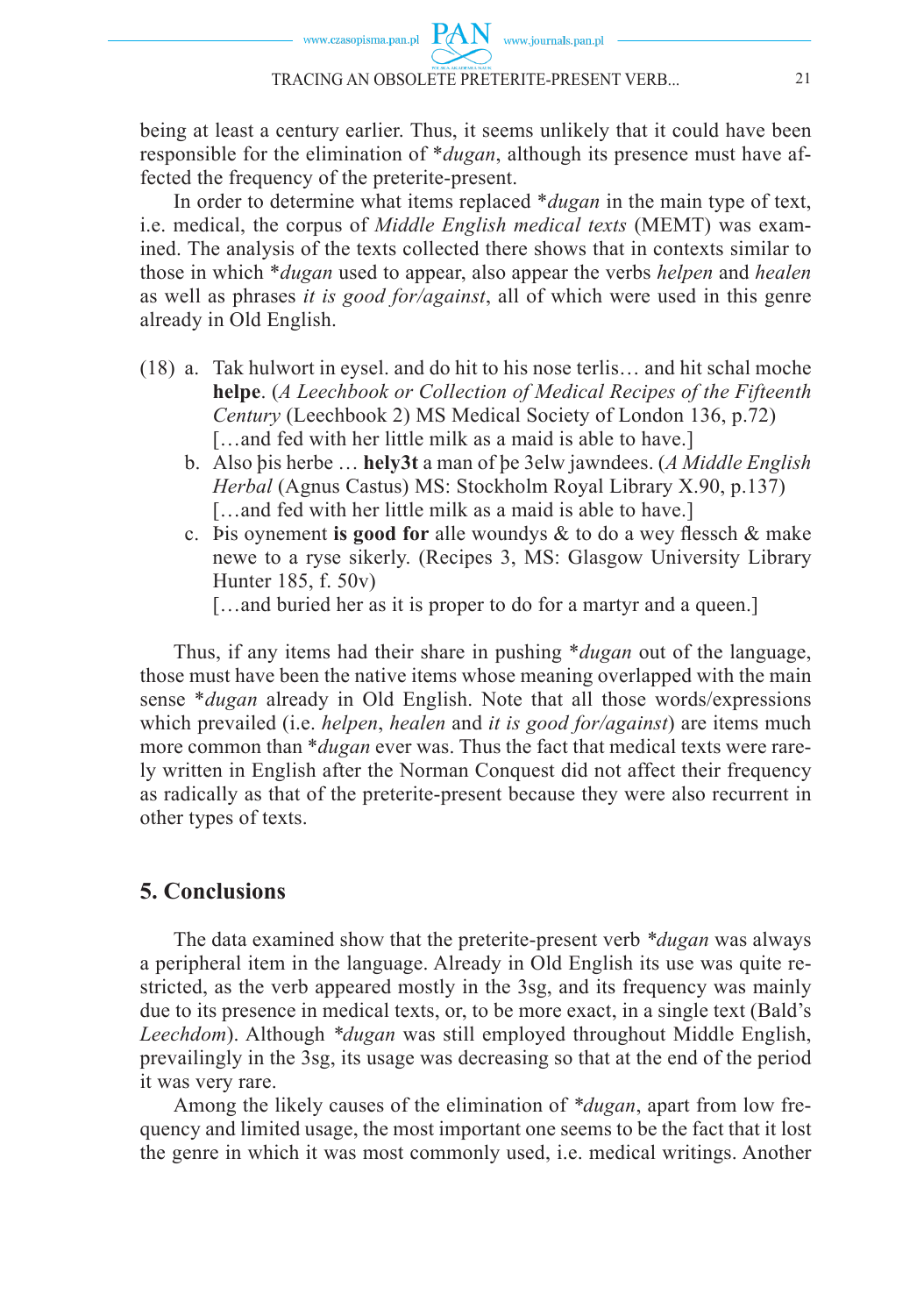

factor which may have contributed to the loss of the verb might be sought in syntax since \**dugan* used to appear in constructions which later disappeared from the language. Thus, in order to prevail, the preterite-present would need to reduce the range of syntactic structures it was found in and increase the frequency of those allowed in the language (e.g. the ones with the dummy subject). It seems, however, that the item which presumably began to be associated especially with poetic language, was not strong enough to adapt.

As regards the potential rivals of \**dugan*, none of the items discussed seems to have entered a serious competition with the preterite-present, although, obviously, their presence in the language might have weakened its position and decrease its frequency. Also, the presence of such popular items as *may/might* or *can/could* must have blocked the development of modal senses which *\*dugan*  started to carry in Middle English. All in all, one may conclude that, above all, \**dugan* fell victim to changes of a functional nature.

## **References**

- Allen, C.L. 1995. *Case marking and reanalysis: grammatical relations from Old to Early Modern English*. Oxford: Clarendon Press.
- Campbell, A. 1959. *Old English grammar.* Oxford: Clarendon Press.
- Denison, D. 1993. *English historical syntax: verbal constructions.* London and New York: Longman.
- Fischer, O. 2003. The development of the modals in English: Radical versus gradual changes. In D. Hart (ed.), *English modality in context*, (*linguistic insights. Studies in language and communication* 11), 17-32. Bern: Peter Lang.
- Hogg, R.M., & R.D. Fulk 2011. *A grammar of Old English: Morphology.* Oxford: Wiley-Blackwell.
- Kaita, K. 2015. *Modal auxiliaries from Late Old to Early Middle English with special reference to* āgan, sculan, *and* mōtan*.* München: Utz Verlag Gmbh.
- Lightfoot, D. 1979. *Principles of diachronic syntax*. Cambridge: Cambridge University Press.
- Lightfoot, D. 2009. Cuing a New Grammar. In A. van Kemenade & B. Los (eds.), *The handbook of the history of English*, 24-44. Malden, MA and Oxford: Blackwell.
- Mincoff, M. 1972. *English historical grammar*. Sofia: Naouka i Izkoustvo.
- Mitchell, B. 1985. *Old English syntax.* Vols. 1-2. Oxford: Clarendon Press.
- Molencki, R. 2002. The status of *dear* and *þearf* in Old English. *Studia Anglica Posnaniensia* 38: 363-380.
- Nagle, S.J., & S.L. Sanders 1996. Downsizing the preterite-presents in Middle English. In J. Fisiak & M. Krygier (eds.), *Advances in English historical linguistics*, 253-261. Berlin, New York: Mouton de Gruyter.
- Ringe, D. 2006. *From Proto-Indo-European to Proto-Germanic.* Oxford: Oxford University Press.